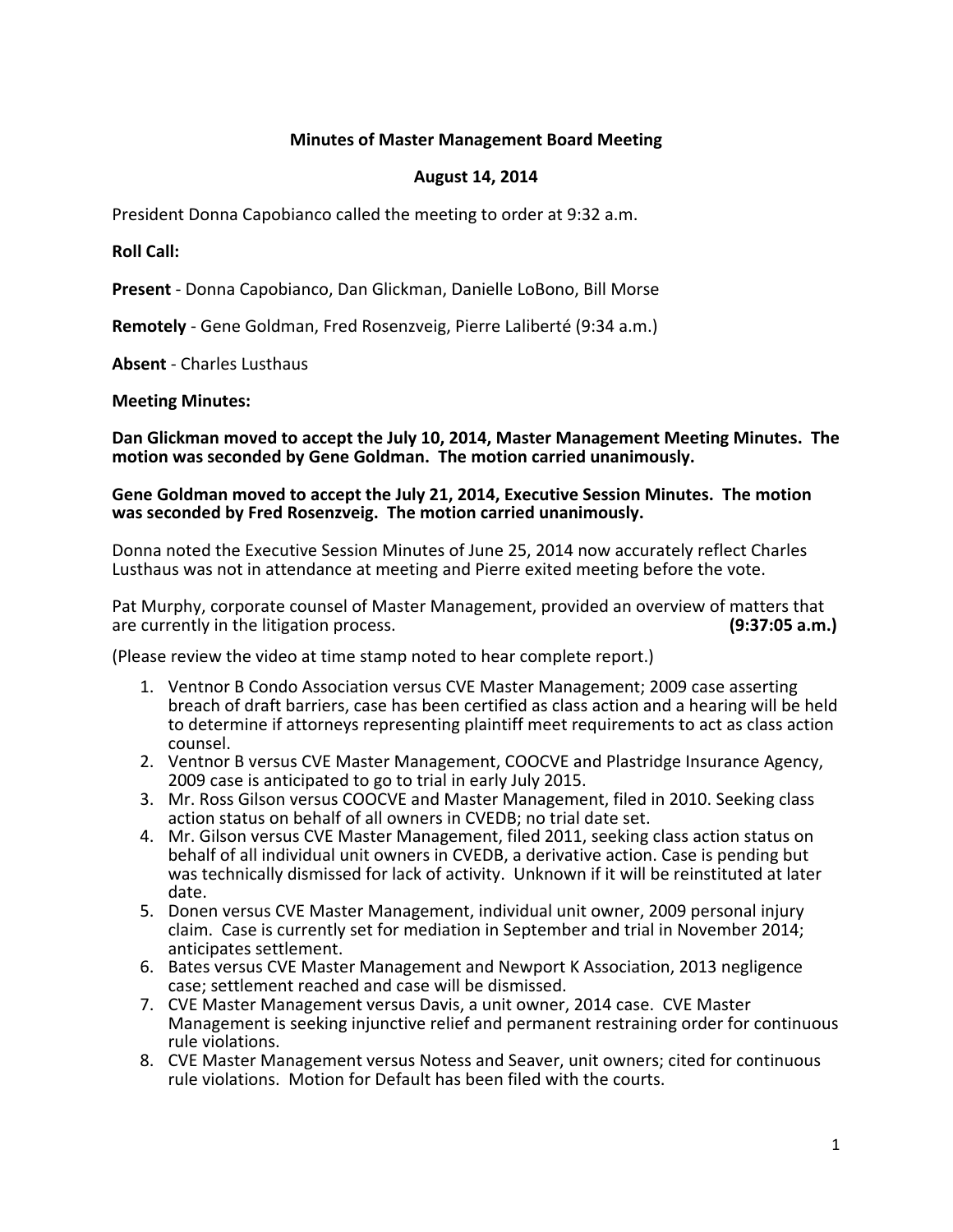9. Williams versus Oakridge J, a 2010 filing in circuit court, and in 2013 the complaint was amended to include CVE Master Management. This is a personal injury claim and settlement in favor of Master Management is anticipated.

Following the presentation, there were questions and discussions between members of the Board and Mr. Murphy.

# **Financial Report – Bill Morse: (10:01:27 a.m.)**

For the month ending July 31, 2014, Revenue was \$1,000,457 and expenses were \$1,025,540. Expenses exceeded the Revenue by \$25,083. As of July 31, 2014, Revenue YTD was \$7,053,331 and the Expenses YTD were \$6,970,244. Revenue exceeded the Expenses YTD by \$83,087.

Cash at the end of the month was \$2,107,091 plus CDs of \$3,205,000 for total cash of \$5,312,092. The Net Assessments Receivable on the uncollected report was \$1,087,229. Total Assets were \$7,373,747, with Total Liabilities of \$5,834,288 and Equity is \$1,539,458. Collections in the attorney's office during the month of July were \$21,002 for YTD total of \$154,245.

Bill noted the primary reason for expenses exceeding revenue by \$25,000 is due to a crude entry in the amount of \$221,000 in lieu of the actual water bill amount, which had not yet been received. Based on the May and June actual expenses being around \$193-\$194,000, the water was overbooked about \$30,000. The bill will be paid in August and YTD financials will balance out. Other items pushing the expenses this period is a record expenditure in connection with the irrigation project of \$155,000, which is \$20-\$25,000 higher than usual. Also booked in this period is almost \$83,000 in connection with acquisition of the golf course property. In addition, there were professional and legal expenses of \$35,000, which is slightly higher than normal.

In response to a question, Bill noted a reduction in the water, sewer and utility tax of \$60,000 to \$70,000 during the off-season summer months.

# **President's Report – Donna Capobianco: (10:07:10 a.m.)**

Donna congratulated Marcel Korman on his one-year anniversary as Executive Director of CVEMM. Kelly Hampton was introduced as new Director of Services and Administration and she will oversee customer service, public relations, communications, accounting, HR, and all administrative functions.

1) Property Purchase Status - **(10:08:47 a.m.)**

A new contractual arrangement was stipulated to last month. Testing is in progress, and will have results for the community in October. Attorneys have communicated all aspects of the agreement are on target and all information will be presented to the Board in time for negotiation.

Donna reminded the remote Board members to remain present at all times when the meeting is in session as to not miss any discussion.

# **Director of Services and Administration - Kelly Hampton: (10:11:25 a.m.)**

Customer Service -<br>In July, a total of 26 customer service items were received, with 13 of those being irrigation-<br>related. 88% of the customer service issues were resolved within 2 days. YTD there have been 499 customer service requests, primarily related again to irrigation, some to Comcast. A drop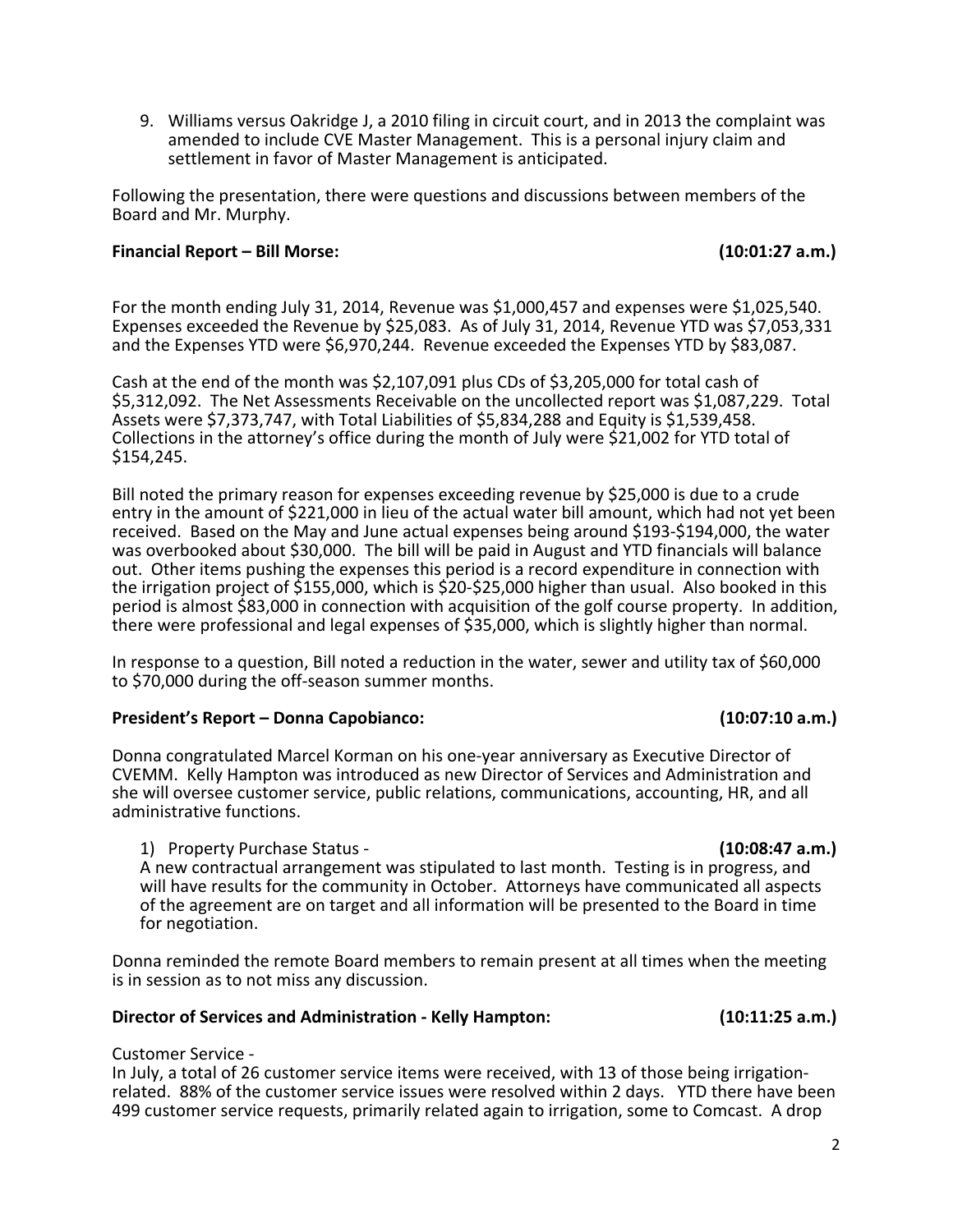in irrigation complaints is anticipated as the final phase of the project is almost complete and will be working with Comcast on customer service issues and hoping their presence one day a week here in the Village will help.

Kelly responded to questions from Board members regarding seasonal holds, on-site assistance, availability, location and toll-free number for bulk contract assistance.

# **Executive Director's Report – Marcel Korman: (10:18:00 a.m.)**

Announced an additional audio component was ordered Monday to resolve the ongoing audio problems.

# Recently Completed: **(10:18:44 a.m.)**

- 1) Landscaping at the edge of the Tilford pool and walkway to Activities Center property completed July 31st.
- 2) Recently completed the filling in of Coco plum plants along the perimeter of the Tilford/Ventnor hedge and along 10<sup>th</sup> Street.
- 3) Software upgrades to Windows 7 user interface for the access control system at the gates and work stations were completed two weeks ago. Minor issues were reported and have been addressed.

In Progress: **(10:20:54 a.m.)**

- 1) Activities Center Audio system As announced previously, issues are being addressed.
- 2) LeClub Air Conditioning The air conditioning system in LeClub will be upgraded with R-410a refrigerant. It will service the lobby area, one of the three units within the LeClub facility.
- 3) Irrigation Project Project is near completion and is scheduled for completion end of 2014.
- 4) Clubhouse Medians and Swales Work on the medians and swales in front of the Clubhouse are scheduled to begin the end of September with completion anticipated for first week of October. There will be traffic interruptions due to the magnitude of project.
- 5) Tree Canopy Restoration Plans Conceptual plans are expected in the next few days. Marcel spoke to which areas will be addressed and the general scope of the project. Discussions ensued and Marcel
- 6) Transportation Route Optimization Passenger Data -The new passenger count software arrived and installation will begin after the system has been fully proofed and audited.

(Brief recess had 10:30:17 a.m. to 10:38:24 a.m. due to technical difficulties.)

- 7) Domestic Water Valve Project Permit Permit received July 23rd and contractor is now prefabricating the components.
- 8) Administration Building New switch gear and generator tap The plans are completed and will be put out for bid.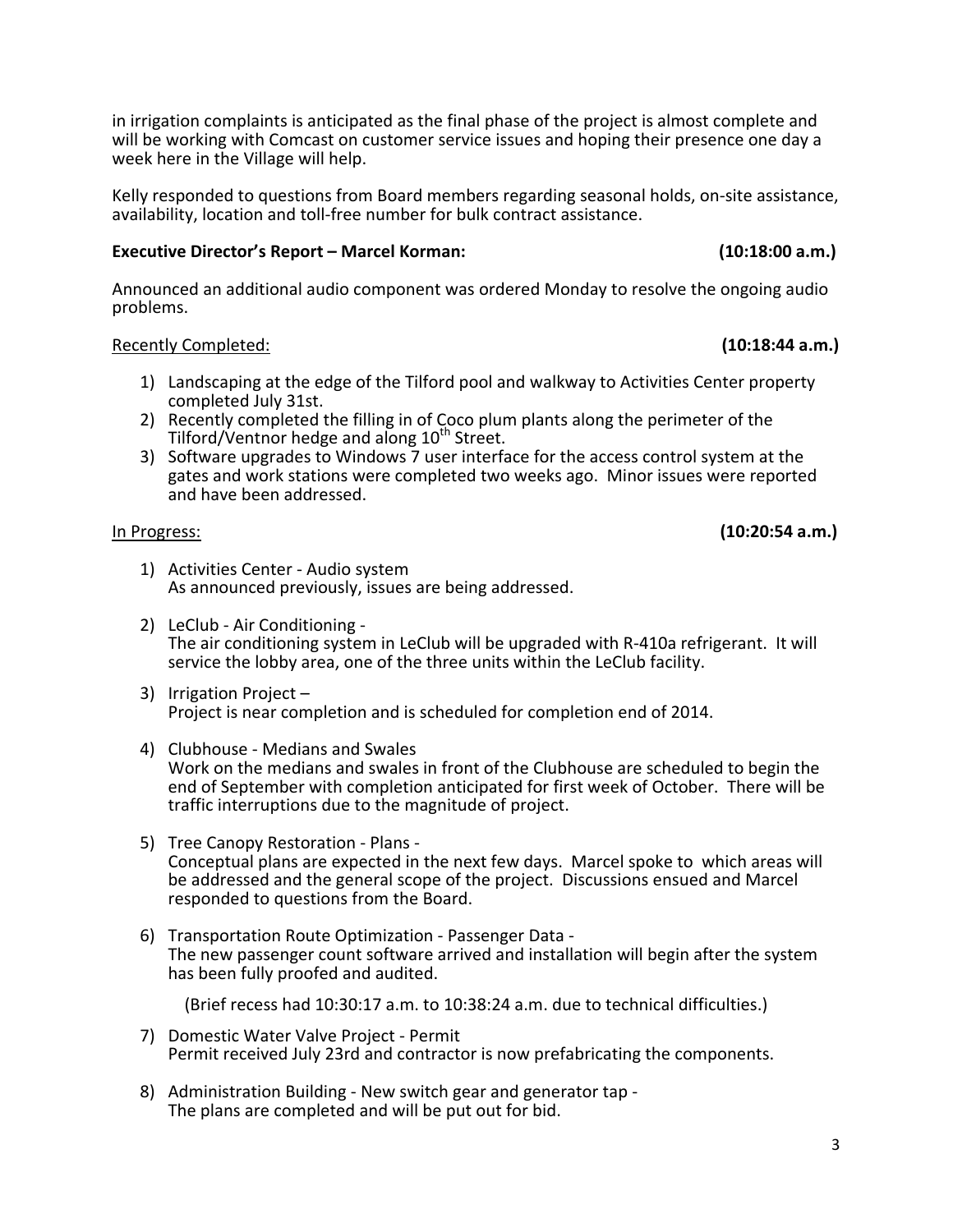Dan inquired as to its purpose and Marcel said two reasons; one, to get the switch gear out of the same room as the pool equipment and to eliminate corrosion; and two, to provide a manual transfer switch over to alternate source of power, such as portable emergency generator, which has been reserved for the Village for remainder of year.

- 9) Paving Asphalt conditions The Board will be presented with the survey results from the asphalt division, which is currently in progress.
- 10) Access Control software Merge access control The merging of Clubhouse database and Master Management's database is in process now at no-cost to the Village, and will be completed mid-August.

Dan questioned how the determination will be made as to the locations where the asphalt replacement will begin. Marcel noted the first step is to identify the scope of work, the extent, and then prioritize based on necessity and identify the associations who choose to participate.<br>The ultimate purpose is to maintain pothole control. Marcel will present to the board his findings by September 1st.

Planned: **(10:42:42 a.m.)**

1) Tree replacement - As mandated by the city of Deerfield Beach, removal and replacement of trees will be completed by year's end.

Marcel announced several projects are also planned that don't need board approval, as previously stated in past meetings.

Dan inquired as to the cost of the West Drive bridge railing and Marcel disclosed the initial cost estimates are for \$2,500.

Pierre wants to ensure passenger data collections account for the fluctuation of residents throughout the year. Donna commented once data collection begins, discussion will be had as to best way to proceed.

Danielle questioned the painting of the MM building. Marcel confirmed he is in receipt of bid proposals and will present his findings to the board for a decision.

Fred extended his thoughts again regarding a user survey being utilized in addition to the route data collection . Donna noted the original consulting company can proceed with that aspect now.

Donna reiterated that the associations will receive communication from Master Management regarding asphalt work to determine who would like to be included in the project starting in September. Donna pointed out the asphalt repairs is a long-range plan and MM will ultimately decide what roads need repaired in 2015, 2016, and so on.

# **Committees / Other – NONE**

# **Business –**

Unfinished – NONE

New – NONE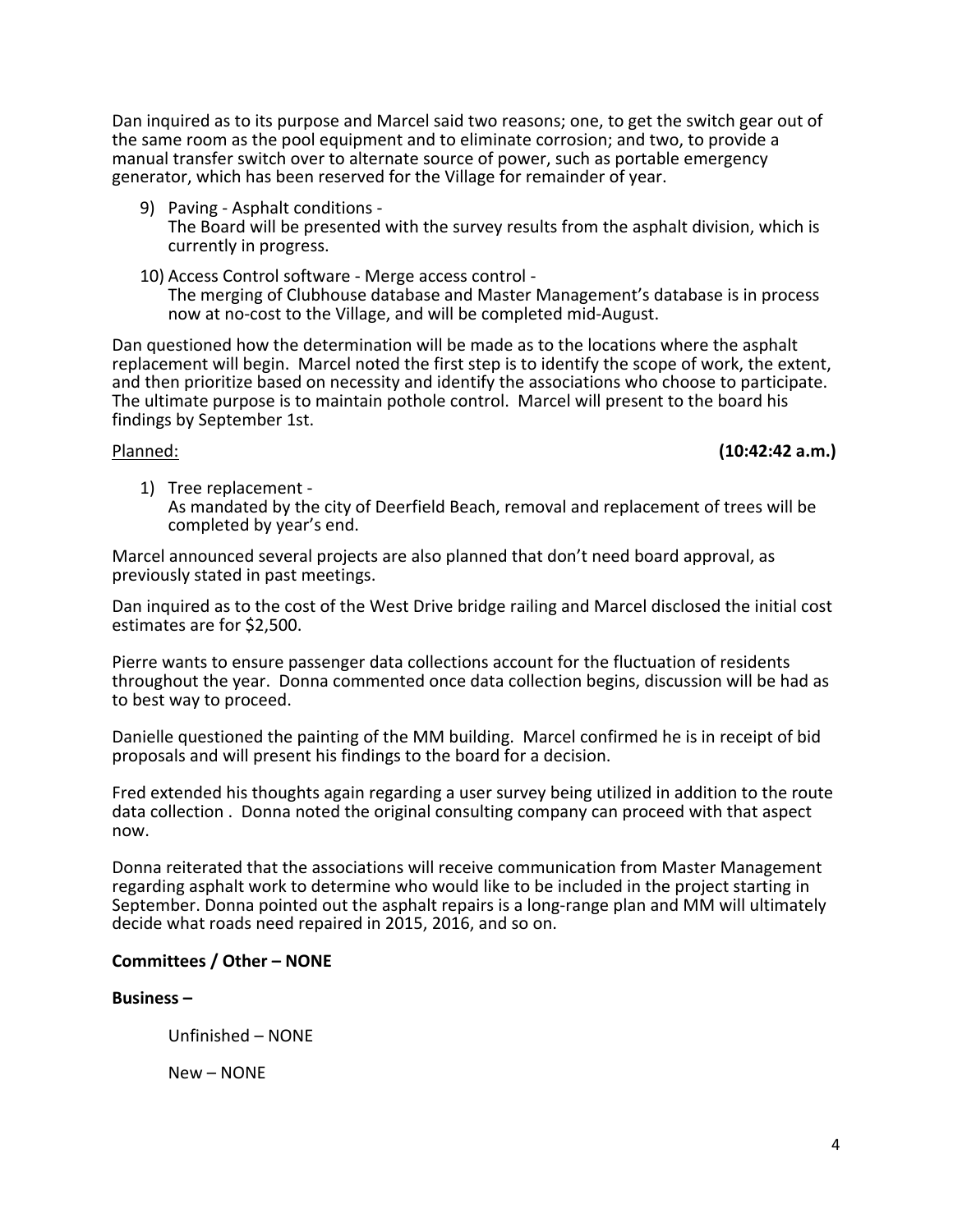### **Member Comments – (10:51:12 a.m.)**

Fred spoke to his pleasure in hearing that associations are taking advantage of the new irrigation system and as it is being installed, are beautifying their properties.

Marcel proposed a motion to purchase a new piece of hardware that will assist in measuring rainfall amounts, which was not previously available at the time the contract was endorsed. The new piece of equipment consists of a rain can, gauge, and software to interface the system.

Bill asked why a motion was needed for \$1,515 and Marcel explained it was a change order for a much bigger project, it changes the initial contract.

**Dan Glickman moved to approve the change order for the irrigation system having to do with the control system to purchase newly available hardware to measure rainfall for a total cost of \$1,515. The motion was seconded by Donna Capobianco.**

Following additional discussion, **the motion carried unanimously.**

**Fred Rosenzveig then moved that change orders for irrigation system that fall within Marcel's approval threshold do not need to come before the Board. The motion was seconded by Donna Capobianco.** 

After further discussions, **Dan Glickman offered a friendly amendment to the motion, which was accepted by the maker and motion now states that change orders for the irrigation system that do not exceed \$5,000 do not need to come before the Board. The motion carried unanimously.**

Fred congratulated Marcel on his one-year anniversary with Century Village and welcomed Kelly and looks forward to years to come.

### **Announcements - (11:02:07 a.m.)**

The next meeting is scheduled for September 11, 2014, at 9:30 a.m.

| Open Mic $-$                                       | (11:02:21 a.m.) |
|----------------------------------------------------|-----------------|
| Gene Goldman terminated his remote participation - | (11:02:43 a.m.) |

Mel Nass - Commented on the progress in the beautification of the Village but believes more needs to be done, mentioning the drooping gate arm at the East Gate, and offering suggestions regarding the aquatic weeds. Also addressed the condition of the dumpsters. Noted the Windmere community and the beauty of their grounds and landscaping.

Fred Sherman - Expressed interest in having the flooring in the Activities Center refinished and referenced the good condition of the Clubhouse dance floor. Questioned the cost of the golf course property and suggested a town hall meeting to inform the residents. Inquired as to what percentage of irrigation project was completed and Marcel advised it was 76% as of the end of July.

Michael Routberg - Remembered the City had indicated dumpsters would be refurbished by end of the year. Believes they should be held to that. Spoke to the debris that is left behind after irrigation installation, which Donna explained as being a multi-step process and the areas will be cleaned up. Regarding an issue with a sprinkler head, Donna advised residents should